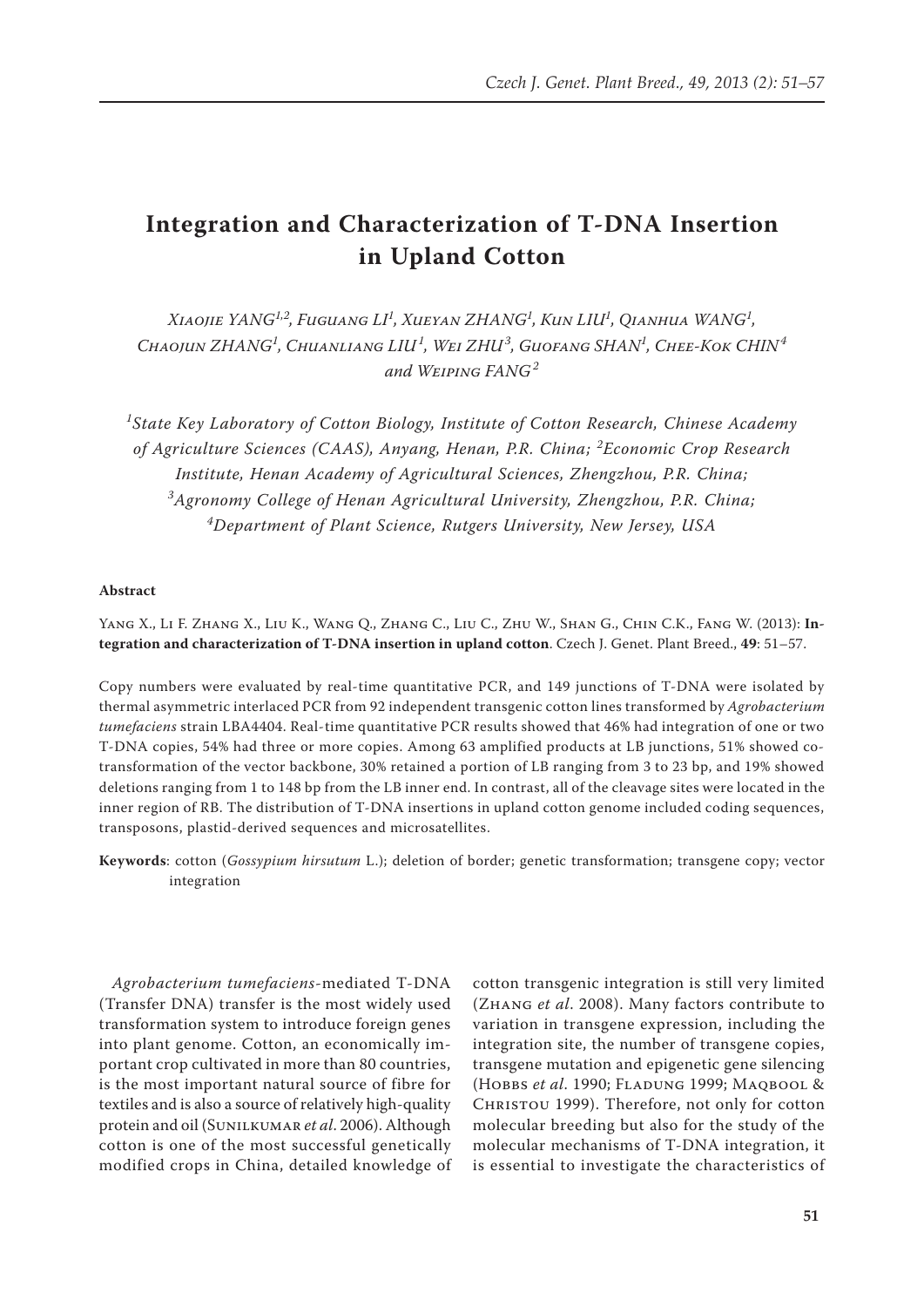T-DNA integration into transgenic cotton, including integration site sequence, copy number, etc.

As for integration sites, distribution of T-DNA insertions in intergenic sequence versus gene sequence appeared randomly in *Arabidopsis* genome (Forsbach *et al*. 2003). In rice, about 45% of T-DNA integration occurred into genes which represented only 10–25% of the genome (Jeong *et al*. 2006). In cotton, about 13% of T-DNA integration was into repetitive sequence, less than the predicted composition of 30–36% of repetitive sequences in tetraploid cotton genome (Zhao *et al*. 1995).

In research reported here, a total of 108  $T_0$  plants and corresponding 92 inbred  $T_1$  transgenic T-DNA-tagged lines, wherein each of them coming from an independent transformation event by *Agrobacterium tumefaciens*, were generated, and copy number and more than 140 T-DNA/cotton genome junctions and flanking sequences were evaluated and isolated.

## **MATERIAL AND METHODS**

**Plant transformation**. *Gossypium hirsutum* cv. CCRI 24 was transformed according to previous methods (Sumilkumar & Rathore 2001; Rathore *et al*. 2006). *Agrobacterium tumefaciens* strain LBA4404 containing the vector pCAMBIA2300 (CAMBIA Australia) was used to transfer T-DNA. Aseptic seedling hypocotyls of cotton were used as the explants for generating transgenic cotton lines. The antibiotic chloramphenicol was added into *Agrobacterium* culture before co-cultivation. About

50 mg/l of kanamycin was included in the callus, embryogenic callus, and somatic embryo induction media for selection of positive transformants. 108  $T_0$  putative transgenic plants, wherein each of them coming from an independent transformation event, were maintained in a greenhouse and used for kanamycin, molecular identification, and copy number analysis. A total of 92 transgenic positive inbred  $T<sub>1</sub>$  lines were used for further analysis.

**Identification of kanamycin resistance in seedlings**. The kanamycin resistance of the transgenic  $T_0$  seedlings was evaluated by spreading 1500 mg/l kanamycin on the seedling true leaves. Plants were categorized as resistant (green leaves) or sensitive (withering).

**Genomic DNA isolation and PCR identification**. Genomic DNAs were isolated from the leaf material of transgenic plants according to a modified cetyl trimethyl ammonium bromide method (Paterson 1993). Primers (F: 5'-GCCAT-GTGGGCATTCAG T-3'; R: 5'-TACGCCATCAG-CACGTTATCG-3') (Figure 1) were designed to amplify a coding region fragment of the *nptII* (kanamycin resistance) gene. Each PCR reaction mixture (20 μl) consisted of 10–20 ng of cotton genomic DNA, 0.2mM of dNTPs, 0.6μM of each primer, 1× PCR buffer and 0.15 U r-Taq DNA polymerase (TAKARA, Dalian, P.R. China). Thermal cycling was done at 94°C for 10 min followed by 32 cycles of 94°C for 30 s, 58°C for 30 s and 72°C for 30 s. After the final cycle, the reactions were maintained at 72°C for 10 min before completion. Reactions were conducted using a PTC-100 thermal cycler (MJ Research, Foster, USA).



Figure 1. Map of the T-DNA region with binary vector pCAMBIA2300 for cotton callus transformation (see GenBank accession AF234315)

RB and LB represent the left border and the right border, respectively; L1-3 and R1-3 represent the Tail-PCR primers adjacent to LB and RB; numbers 5/6 are used to identify the positive transformants and used as hybridization probe, and 7/8 was used as real-time quantitative PCR primers for the analysis of transgenic copies; the arrows indicate the direction of primers from the 5' to the 3' end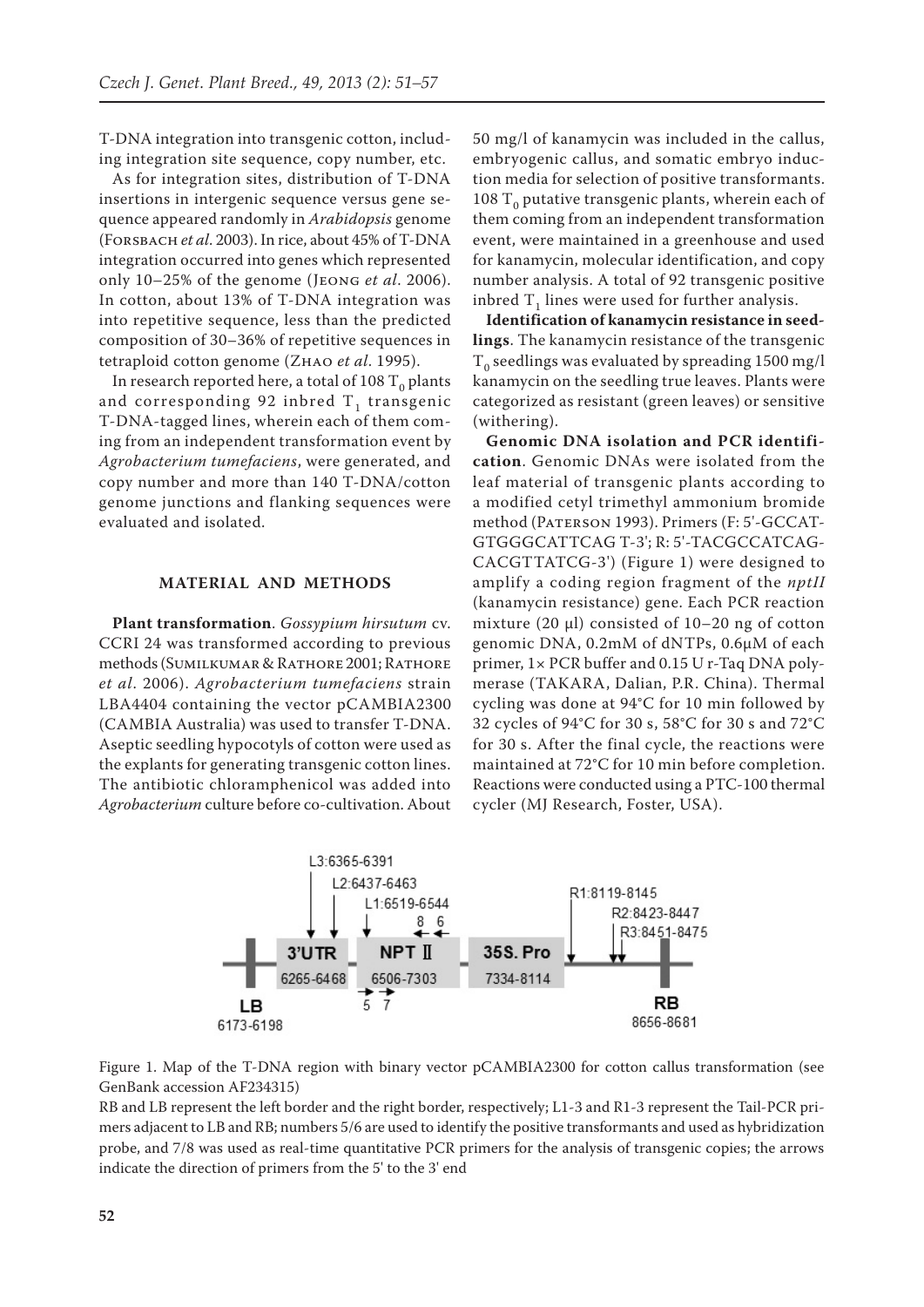**Transgene copy number evaluated by realtime quantitative PCR**. Q-PCR (Quantitative PCR) was used to evaluate the T-DNA insertion copy number with the endogenous upland cotton *SadI* gene (GenBank No. AJ132636) primer pair (F: 5'-ACGGCCTGTGGGCATTCAGT-3'; R: 5'-TGCACCATCAGCACGTTATCG-3') and the *nptII* gene primer pair (F: 5'-TGCGCCCAA-GCTGCATCAT-3'; R: TGAACTCTCACCGC-GACGTCTGT-3') (Figure 1). Q-PCR assays were carried out in a 7500 Real-Time PCR System (Applied Biosystems, Foster, USA). Fluorescence was monitored during each PCR cycle at the extension step. About 80–100 ng of DNA was used as the template for PCR amplification with 0.2μM of each primer, 2 μl ROX Reference Dye II and 25 μl of SYBR Premix Ex Taq (2×) (Takara, Dalian, P.R. China) in 50 μl of reaction solution. The PCR reactions were initiated by heating the samples at 95°C for 10 min, followed by 40 cycles of 95°C for 15 s, 58°C for 29 s, and 72°C for 35 s and additional 10 min of extension at 72°C to complete PCRs. Modified CT method (Yang *et al*. 2005a) was used to quantify the transgene copies.

**Restriction enzyme digestion of genomic DNA and Southern blotting**. The following components were included in the genomic DNA *Eco*RI restriction enzyme digestion system (400 μl): 30 μg of genomic DNA, 40 μl of 10× H buffer (10× T buffer), 40 μl of *Eco*RI (8-20 U/μl), and sterile ddH2O to a final volume of 400 μl. The mixture was vortexed and centrifuged briefly to ensure complete mixing. Digestion was performed at 37°C overnight, and then it was concentrated to 40μl by a QUATTRO sample concentrator (Genevac, Ipswich, UK). The PCR (F: 5'-TGCGCCCAAGCTGCATCAT-3'; R: TGAACTCTCACCGCGACGTCTGT-3') fragment of the *nptII* gene was used as a probe for Southern blotting. Probe labelling and hybridization were performed according to the instructions of the DIG High Prime DNA Labelling and Detection Starter I Kit (Roche, Mannheim, Germany).

**Isolation of T-DNA border junctions and cotton flanking sequences by Tail-PCR (Thermal asymmetric interlaced PCR)**. Tail-PCR was performed in accordance with the literature (LIU & WHITTIER 1995). Specific primers were designed according to the inside adjacent sequences of the T-DNA border in pCAMBIA2300 (Figure 1). PCR reactions were performed in the PTC-100 Thermal Cycler (Applied Biosystems, Foster City, USA). The special and arbitrary degenerated primer sequences are as follows:

L1 5'-GCAAGCTGCTCTAGCCAATACGCAAAC-3' L2 5'-AAACCCTGGCGTTACCCAACTTAAT-3' L3 5'-GCAAGCTGCTCTAGCCAATACGCAAAC-3' R1 5'- GCAAGCTGCTCTAGCCAATACGCAAAC -3' R2 5'- CCGTCGTTTTACAACGTCGT10.5

## **RESULTS**

## **Identification of transgenic cotton T<sub>0</sub> plants**

Transformants were selected by kanamycin resistance during transformation and plantlet regeneration. Therefore, plants with a silenced *nptII* gene were not included in this study. Kanamycin resistance and PCR amplification were carried out to investigate the T-DNA integration into transgenic cotton plants. Most of the plants (81%, 92/108) were kanamycin-resistant, and all of the resistant plants showed the specific amplified band of the *nptII* gene (Figure 2).

#### **Transgene copy number analysis**

Q-PCR was conducted to check the copy number of T-DNA insertions in 92  $T_0$  independent transgenic cotton plants. The *SadI* gene (Yang *et al*. 2005b) was used as the endogenous reference



Figure 2. Identification of positive transgenic cotton plants: (a) kanamycin-sensitive, (b) kanamycin-resistant plants, (c) shows a conventional PCR of *nptII* M: marker; 1: positive plasmid control, 2: non-transgenic plant, 3–8: transgenic plants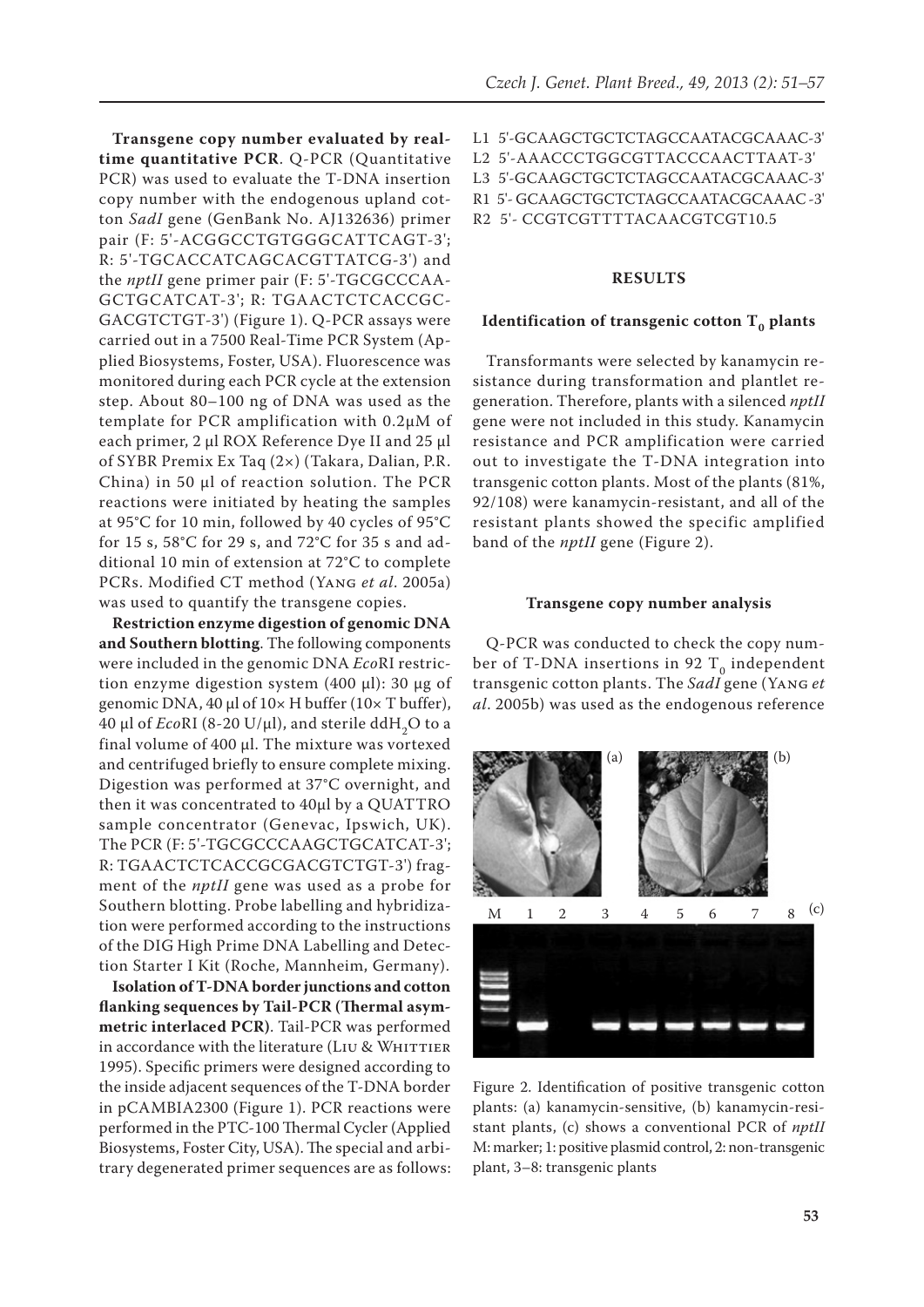|    | Copy No. No. of transgenic plants Percentage (%) |      |
|----|--------------------------------------------------|------|
|    | 19                                               | 21.1 |
|    | 23                                               | 25.0 |
| 3  | 18                                               | 19.2 |
| >4 | 32                                               | 34.6 |

Table 1. Copy numbers of the *nptII* gene in 92 transgenic plants



Figure 3. Transgene copy number identification by Southern blot analysis

M: molecular marker; CK: DNA from a non-transgenic cotton plant; lanes 1–3: one transgene copy evaluated by q-PCR, lanes 4–6: two copies, lane 7–9: three copies, and lanes 10–12: four, five and six copies, respectively; all of the genomes were digested by *Eco*R I

gene and transgenic upland cotton plant with one T-DNA insertion identified by Southern blot (data not shown) was selected as the calibrator (control) in relative analyses of q-PCR. Because the selected calibrator was homozygous at the T-DNA insertion site, according to the mathematical model, the copy number (CN) of the transgene of a sample is calculated based on E and Ct (calibratorsample):  $CN = 2 \times (E_{nptII})^{\text{Ct} \; nptII} / (E_{Sadh})^{\text{Ct} \; Sadh}.$  The

analysis of transgene copies showed that among the 52 randomly selected  $T_0$  transgenic plants, only 19 (21%) had a single copy of T-DNA, 41 (44%) had two or three copies, and 32 (35%) had four or more copies (Table 1).

## **Molecular characteristics of T-DNA insertions**

The transgenic plant-specific DNA fragments  $(≥ 300 bp)$  that flanked the T-DNA were amplified by Tail-PCR. The successful amplification rate for amplification of specific products of the right border of T-DNA (RB) region was higher than that of the left border of T-DNA (LB) region (Figure 4). There was more than one junction amplified from some plants at the right border and/or left border, which indicated also the existence of multiple T-DNA integrations. A total of 63 fragments flanking LB and 86 fragments flanking RB out of the 92 transgenic plants were aligned to the LB and RB adjacent sequences to characterize the T-DNA integration sites in detail. Among the 59 examined amplified products flanking the LB region, 32 (51%) showed the co-transformation of T-DNA and vector backbone sequences integrated into the plant genome, 19 (30%) retained a portion of the LB ranging from 3 to 23 bp, and 12 (19%) showed deletions ranging from 1 to 148 bp from the LB inner end (Table 2 and Figure 5). All of the cleavage sites were located in the inner region of RB (Figure 6).

As mentioned above, compared with the LB, all of the cleavage sites were located in the inner region of RB, which was not typical and precise as the literature previously published. The cleavage sites were distributed at positions 8633, 8581, 8573, 8569, 8566, 8555, 8551, 8512 and 8391 bp, and the cleavage site 8391 bp was a fragment amplified



Figure 4. Products of T-DNA integration junctions by tertiary Tail-PCR

M: marker; CK: non-transgenic plant; 1–18: amplification fragments from transgenic lines, 1–9: the amplification of RB conjunctions, 10–18: the amplification of LB conjunctions; gel electrophoresis indicated the multi-band amplification of some transgenic plants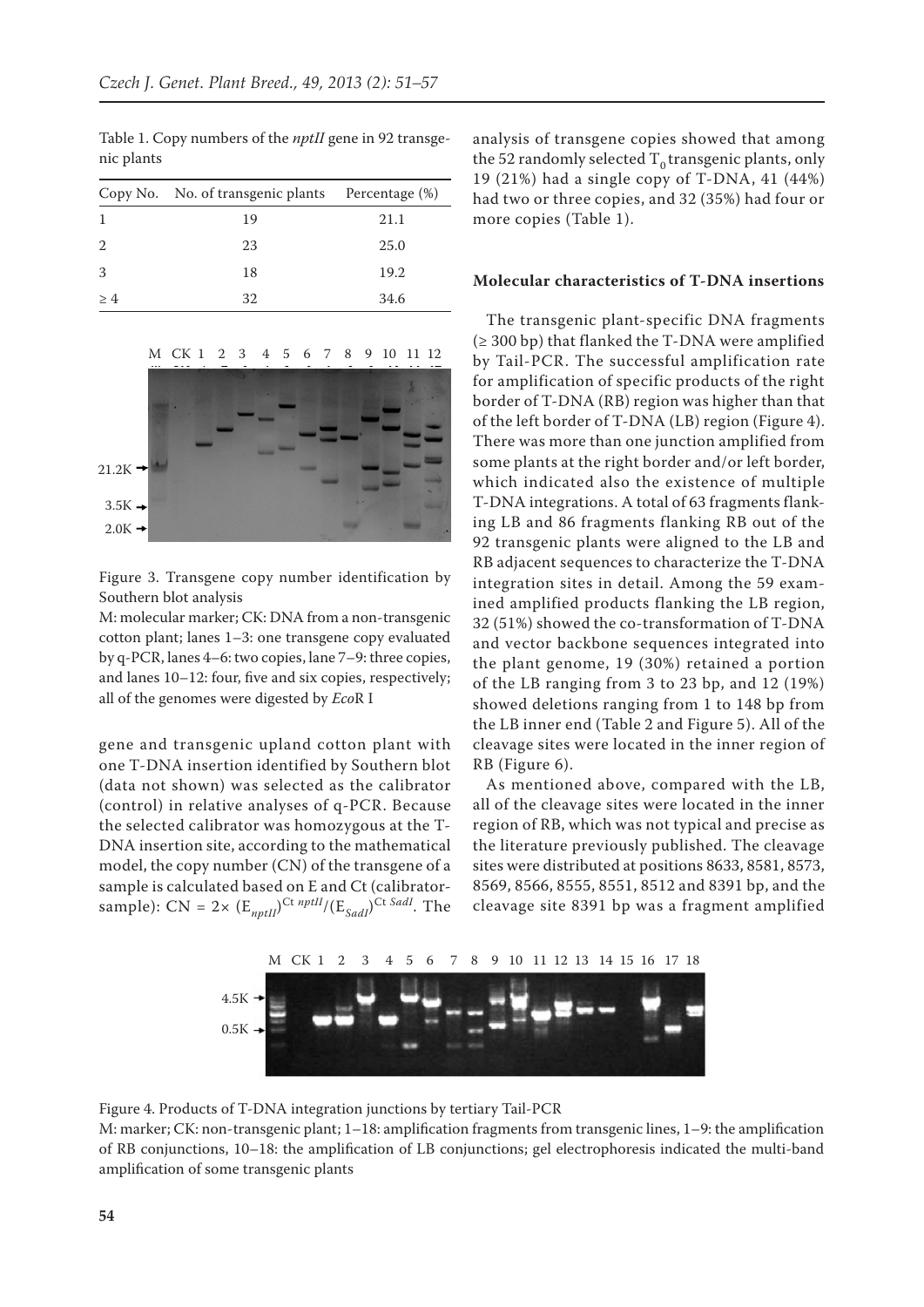| Border type                   | Number of LB region (%) | Number of RB region (%) |
|-------------------------------|-------------------------|-------------------------|
| Border with backbone sequence | 32(51)                  | 0(0)                    |
| Intact border                 | 0(0)                    | 0(0)                    |
| Border of partial length      | 19(30)                  | 0(0)                    |
| No border sequence            | 12(19)                  | 86 (100)                |
| Total                         | 63                      | 86                      |

Table 2. Variation of T-DNA border adjacent regions in transgenic cotton plants

by the primary Tail-PCR reaction. The cleavage frequency of the cleavage sites was not evenly distributed, three of which, including positions 8573, 8391 and 8633 bp, showed a higher cleavage frequency (38, 15 and 12, respectively), and cleavage nucleotide bases were mostly G/C, accounting for 73% (63/86) (see GenBank accession AF234315 and Figure 6). However, the cleavage nucleotide bases of LB adjacent region were almost all A/T, and their portion was up to 90.3% (28/31).

#### **Distribution of T-DNA in the cotton genome**

For 141 T-DNA flanking sequences (both RB and LB flanking sequences), except those T-DNA junc-

```
............CAAATGTGGTGTTATATAGGAC // TGGTC......1
   .............CAAATGTGGTGTTATATAGGAC // GTACG......1
   .............CAAATGTGGTGTTATATAGGA // AACAA...... 4
   ............CAAATGTGGTGTTATATA // AAATT....... 2
   ............CAAATGTGGTGTTATAT // TGTAC...... 1
   .............CAAATGTGGTGTT//TAGGG...... 2
    .............CA // TAAAC...... 8
......TTCGCAGTTA<sup>6199bp</sup>//TTCTT......2
......ATTCGCAGTT<sup>6198bp</sup>//AATGA......1
......CACAATAATT 6216bp // CATGT......1
......GTTACACAAT<sup>6220bp</sup> // CTCAT...... 2
...... ACATTTTATG 6331bp // CTCAT...... 1
...... CATACATAAA 6346bp // CATAA...... 5
```
Figure 5. Conjunctions of the left border and cotton flanking sequences

The figure shows the results of T-DNA integration into the cotton genome; the sequences of T-DNA are shown in bold, underlined sequences represent the left border of T-DNA integration (TGGCAGGATATATTGTGGT-GTAAAC, located from 6173 to 6198 bp; see GenBank accession AF234315); double slash (//) represents the recombination sites; the sequences before and after the double slash represent the T-DNA region and the cotton DNA, respectively; superscript Arabic numbers represent the nicked sites on CAMBIA 2300, and Arabic numbers represent the cleavage frequency

tions (26 sequences were all the T-DNA plasmid backbone) with long vector sequence integration, a homology search against the NCBI nucleic acid non-redundant database was conducted, and the identities of these genomic border sequences are listed in Table 3. More than half (61.7%, 87/141) of T-DNA integrations were in microsatellites. Thirteen T-DNAs (5.7%) were inserted into proteincoding sequences, including those for an RNA recognition motif-containing protein, 2S albumin storage protein (Mat5-A), gland developmentrelated protein, glycerol-3-phosphate dehydrogenase, gypsy-like retroelement hrs7 integrase, cotton Lea4-A, and one MADS box protein. We also noted that 7.8% of T-DNA integrations were in transposon/retrotransposon sequences and 1 was a chloroplast-derived sequence. Approximately 24.1% of the cotton genome flanking sequences returned no hits in the database (Table 3).

| TTAAACTATCAGT <sup>8633bp</sup> // ACAAG |
|------------------------------------------|
| TTTCCCGCCTTCA <sup>8581bp</sup> //TGTAG  |
| CGAATGCTAGAG 8573bp // GCTTG             |
| GAATGGCGAATG 8569bp // GGACG             |
| GCCTGAATGGCG 8566bp // CCCGC             |
| GCAGCCTGAATG <sup>8555bp</sup> //GCGCC   |
| CCAACAGTTGCG 8551bp // AAAAC             |
| CTTCCCAACAGT 8512bp // ATTGA             |
| AGCTGGCGTAA 8391bp // CGGAT              |

Figure 6. Conjunctions of the inner region of the right border and cotton flanking sequences

The figure shows the results of T-DNA integration into the cotton genome; the sequences of T-DNA are shown in bold, and double slash (//) represents the recombination sites; the sequences before and after the double slash represent the T-DNA region and the cotton DNA, respectively; Arabic numbers represent the nicked sites on CAMBIA 2300; right borders (TGACAGGATA-TATTGGCGGGTAAAC, located from 8637 to 8661 bp; see GenBank accession AE007871) in all the transgenic lines were nicked absolutely during transformation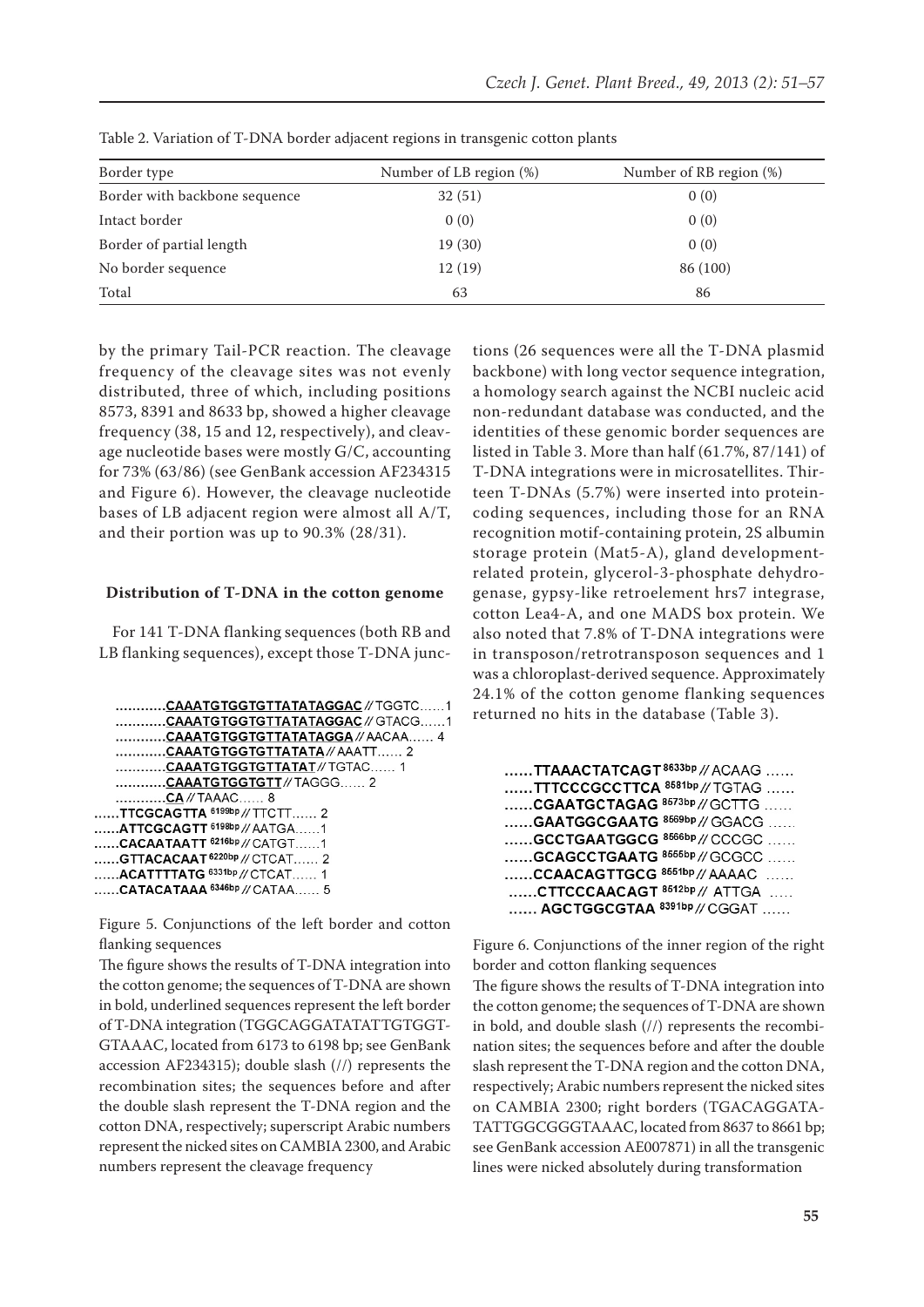| Category                 | Frequency | Percentage |
|--------------------------|-----------|------------|
| Coding sequence          | 8         | 5.7        |
| Plastid derived sequence | 1         | 0.7        |
| Microsatellite           | 87        | 61.7       |
| Transposon               | 11        | 7.8        |
| Unknown                  | 34        | 24.1       |
| Total                    | 141       | 100        |

Table 3. Distribution of T-DNA loci in the cotton genome

### **DISCUSSION**

## **Copy number of a transgene transformed by** *Agrobacterium tumefaciens*

In our study, the transgene copies of 92 transformed plants were estimated by q-PCR. The results differ from previous results obtained by Southern blot analysis, for which as many as 37% of transformed plants had one T-DNA copy, 24% had two T-DNA copies and 39% had three or more copies (Zhang *et al*. 2008). But similar results in transgenic rice were also reported previously (Yang *et al*. 2005a). Southern blot hybridization was applied to validate the accuracy of the PCR method; the results showed that the other 10 copy numbers were consistent with those of q-PCR method except for two transgenic lines (lane 8 and 11) (Figure 3).

From the aspect of breeding transgenic plants, these results suggest that because of influences of transgene copies on the level of transgene expression and the ease of stabilizing expression in subsequent generations (Cervera *et al*. 2000), it is important that transgene copies in putative transformants (here  $T_0$  plantlets) should be analysed as soon as possible so that only the most useful ones are taken through the steps of acclimation in soil, flowering, seed production, etc.

#### **Recombination of border regions of T-DNA**

Among the examined 52 LB junctions, 19 retained a portion of LB and all of them but two ended with an A or T nucleotide. As for RB junctions, RB ends were mostly G or C. This result corroborates a conclusion reported previously (HOBBS et *al*. 1990). However, we did not find that the RB was mostly nicked at the cleavage site for generating a single-stranded T-DNA fragment found in *Arabidopsis thaliana* (Hiei *et al*. 1994). This is a different situation from that in *A. thaliana*, for which T-DNA integration was precise for both LB and RB (Forsbach *et al*. 2003).

Deletions inside the T-DNA borders have also been reported in rice plants (Sha *et al*. 2004). In a report on aspen, 16 of 20 LB regions were deleted, ranging from 2 to 24 bp (KUMAR & FLADUNG 2000). In a study of barley, 36 out of 39 LB regions were deleted, ranging from 1 to 95 bp from the cleavage site (Stahl *et al*. 2002). These results suggest that T-DNA integration mechanisms are similar between monocotyledonous and dicotyledonous species.

We also found that the LB junctions showed the co-transformation of T-DNA and vector backbone sequences into the cotton genome. In previous studies, only one of the two borders with vector sequences integrated into the plant genome was also found in transformed rice plants (Sha *et al*. 2004) and cotton plants (Zhang *et al*. 2008).

# **Sequence characteristics of frequent T-DNA integration sites**

The distribution of T-DNA insertions in intergenic sequences versus gene sequences occurs randomly in the *Arabidopsis* genome (FORSBACH *et al*. 2003). In rice, as many as 45% of T-DNA integrations occur into genes which represent only 10–25% of the genome (Jeong *et al*. 2006). In our study, 5.7% of T-DNA integrations occurred into coding genes. Of course, 25.1% of 141 flanking sequences had no sequence hits in the GenBank non-redundant nucleic acid database. This is possibly because of the very limited coverage of the cotton genome in the database.

Our results support the idea that the microhomologies at the RB integration site play a role in anchoring the T-DNA to the target DNA (BRUNAUD *et al*. 2002). The frequent presence of sequence homology between T-DNA and the genomic preinsertion site suggests that integration involves the annealing of at least one of the T-DNA border regions to a single-stranded region within the target DNA (Kim *et al*. 2003).

*Acknowledgements.* This work was supported by the National Science Fund for Distinguished Young Scholars (31125020) and the Innovation Scientists and Technicians Troop Construction Projects of Henan Province.